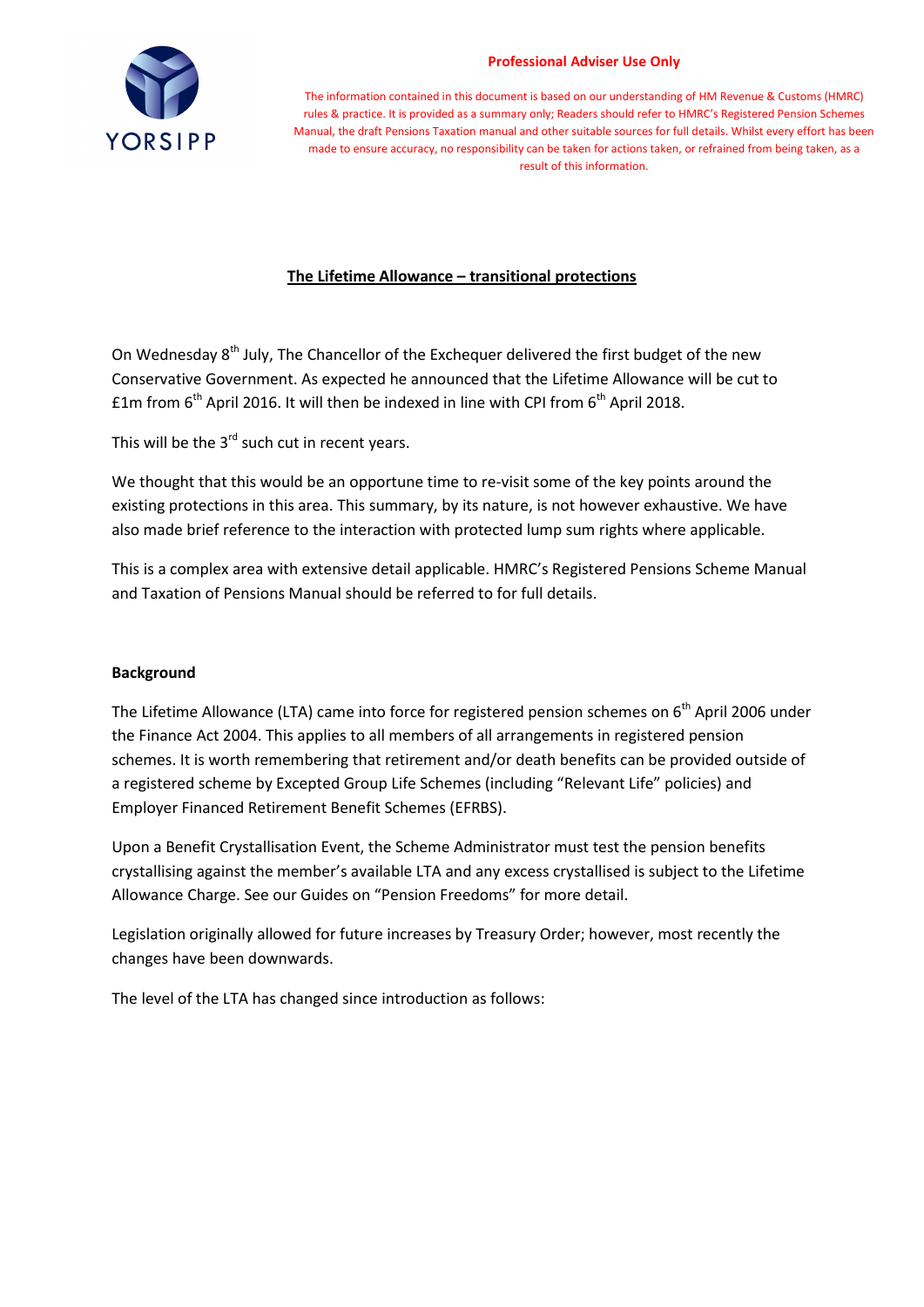| <b>Tax Year</b> | <b>LTA</b> |
|-----------------|------------|
| 2006/07         | £1,500,000 |
| 2007/08         | £1,600,000 |
| 2008/09         | £1,650,000 |
| 2009/10         | £1,750,000 |
| 2010/11         | £1,800,000 |
| 2011/12         | £1,800,000 |
| 2012/13         | £1,500,000 |
| 2013/14         | £1,500,000 |
| 2014/15         | £1,250,000 |
| 2015/16         | £1,250,000 |
| 2016/17         | £1,000,000 |

Since the LTA was introduced, and subsequently reduced in recent years, a number of measures have been made available that enable members to take pension benefits valued at more than the standard LTA and either not be subject to an LTA charge, or pay a lower charge than would otherwise apply. These LTA protections are summarised below.

## **Primary Protection (April 2006)**

This applies to individuals who had total relevant pension savings in approved pension schemes valued in excess of £1.5 million as at  $5<sup>th</sup>$  April 2006. Other than in exceptional circumstances the individual had to register for this protection with HMRC by 5<sup>th</sup> April 2009. A certificate with a specific reference number was then issued by HMRC to the member; the member will need to produce this to the Scheme Administrator on crystallising rights.

Broadly, the value of accrued relevant rights was determined in the same way as now applies on crystallisation. Pensions already in payment were valued at 25 times the rate of annual pension in payment (to take account of the tax free cash assumed taken); for existing drawdown plans the maximum possible pension under the GAD provisions for the plan was used in the calculation.

There was an overriding limit on the value of certain benefits that could be registered; this corresponded to the maximum permitted benefits on leaving service at  $5<sup>th</sup>$  April 2006 under whichever of the previous occupational tax regimes may have applied to the member.

Individuals were granted a personal Lifetime Allowance greater than the standard LTA in place when benefits are taken. The individual's personal Lifetime Allowance is increased annually in line with the standard LTA, but the latter is at least equal to  $£1.8m$  for tax years following  $5<sup>th</sup>$  April 2012.

Primary Protection cannot be given up. A pension debit after 6<sup>th</sup> April 2006 may reduce or eliminate the member's Primary Protection however.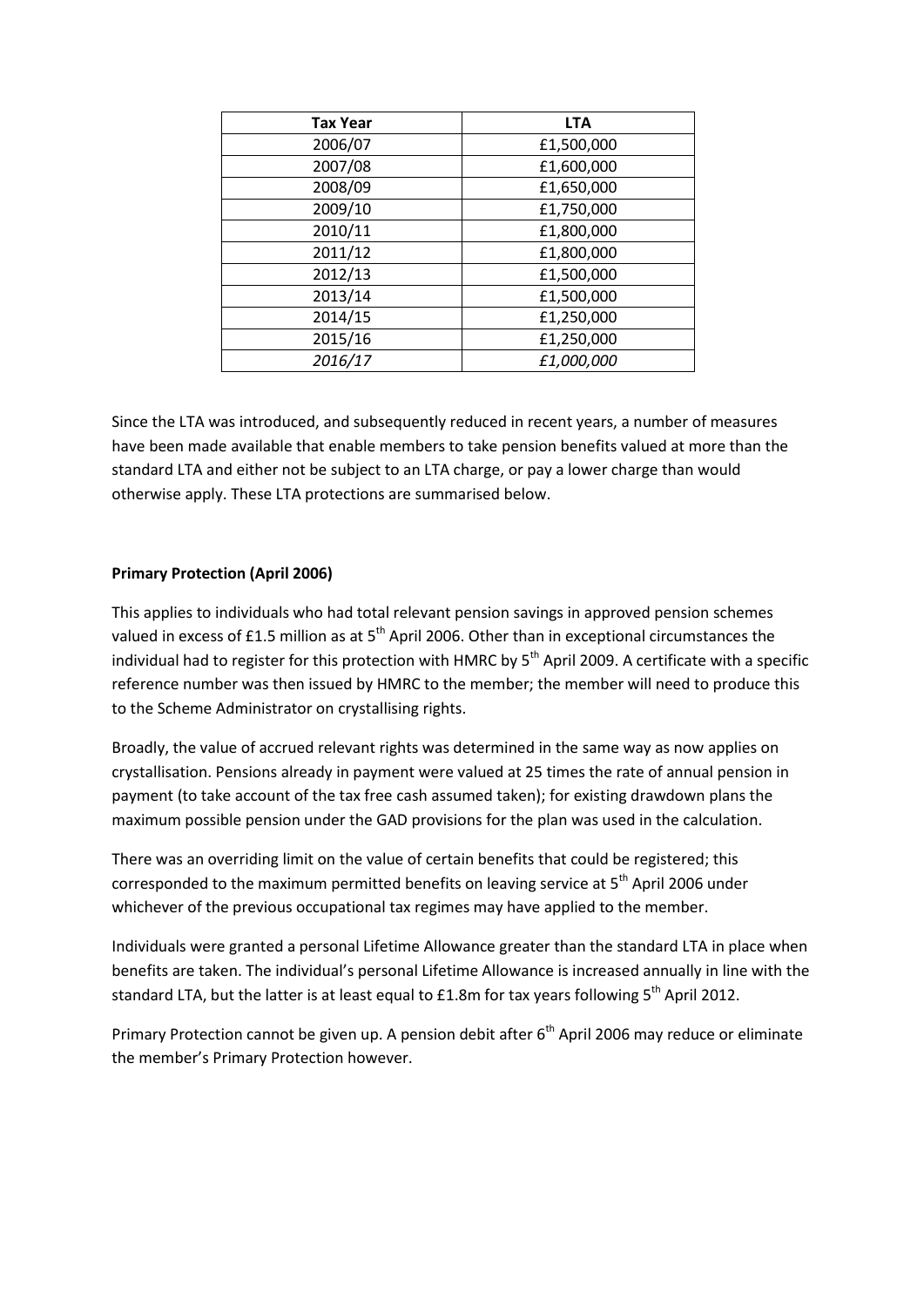Where an individual registers for Primary Protection and has lump sum (TFC) rights greater than £375,000 at 5<sup>th</sup> April 2006, the individual also gains protection on the monetary amount of the lump sum (revalued as above) and can take this at retirement subject to sufficient (Personal) Lifetime Allowance being available. Where lump sum rights were less than £375,000 the maximum Pension Commencement Lump Sum is restricted to 25% of the SLA (but this being read as £1.5m if higher under Finance Act 2013); though scheme specific tax free cash protection could also apply.

## **Enhanced Protection (April 2006)**

This was available to all individuals with benefits in schemes that became registered pension schemes on 6<sup>th</sup> April 2006. Individuals did not need to have accrued relevant pension savings in excess of £1.5m as at 5<sup>th</sup> April 2006. Individuals could apply for both Primary and Enhanced Protection. Other than in exceptional circumstances, the individual had to register for this with HMRC by 5<sup>th</sup> April 2009. A certificate with a unique reference was issued to the individual by HMRC.

As with Primary Protection, there was an overriding limit on the value of certain benefits that could be registered; this corresponded to the maximum permitted benefits on leaving service at 5<sup>th</sup> April 2006 under whichever of the previous occupational tax regimes may have applied to the member. Excessive benefits had to be surrendered / refunded.

Where this form of protection applies, there will be no lifetime allowance charges in respect of the individual. To retain Enhanced Protection, no further "relevant benefit accrual" is permitted under any registered pension scheme after  $5<sup>th</sup>$  April 2006. In money purchase schemes this occurs where a relevant contribution is paid after  $5<sup>th</sup>$  April 2006. Cessation also applies where a member informs HMRC that they no longer wish to retain it; a new arrangement is made for the member under a registered scheme other than in permitted circumstances (e.g. a permitted transfer **is** allowed whilst a pensions credit is not); or where an arrangement receives an impermissible transfer. Growth in the existing fund does not count as accrual.

For Cash Balance and Defined Benefit (DB) schemes, the test for "relevant benefit accrual" takes place on the first or subsequent crystallisation date after  $6<sup>th</sup>$  April 2006; or upon a permitted transfer out of the scheme to an "other money purchase arrangement". This represents a fundamental difference to the test for members with Fixed Protection (2012) or Fixed Protection 2014; see sections below.

Subject to the above:

- For money purchase funds accrued at  $6<sup>th</sup>$  April 2006, full investment returns achieved thereafter are protected.
- The position for Cash Balance and DB schemes is more complex; generally, a.) Accrued rights at  $6<sup>th</sup>$  April 2006 can continue to be linked to earnings (subject to limits) and b.) Continuation of pensionable service or contributions does not in itself count as "relevant benefit accrual". However, a test is performed upon crystallisation/transfer to ascertain if the member's "appropriate limit" has been breached. The "appropriate limit" is the greater of two values; "the indexed amount" and "the earnings recalculation amount".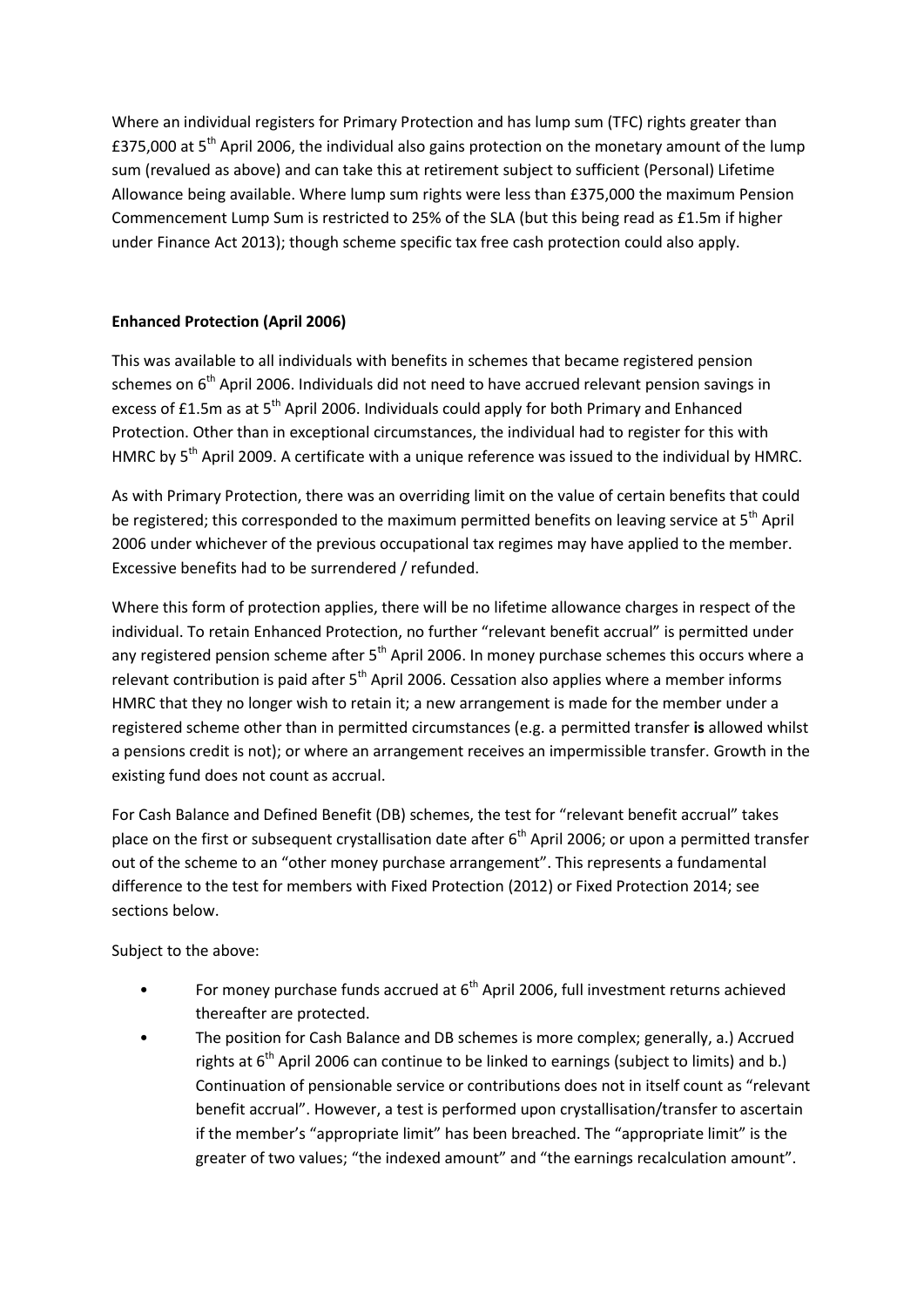On a side note, since April 2011, it has been possible for somebody with Enhanced Protection to be subject to an Annual Allowance charge under a DB scheme; without invalidating their protection.

If an employer, under the duties of the Pensions Act 2008, automatically enrols an employee with Enhanced Protection into a workplace scheme, the employee will have one month to opt-out so as not to lose their protection. Regulations effective  $1<sup>st</sup>$  April 2015 allow employers to exclude enrolling such employees where they have reasonable grounds to believe the employee has Enhanced Protection (this also applies to individuals with Fixed Protection & Fixed Protection 2014).

Where an individual registers for Enhanced Protection and has lump sum (TFC) rights greater than £375,000 at 5<sup>th</sup> April 2006, the individual also gains protection on the lump sum. This is expressed as a % of the fund value and stated on the protection certificate. They can take up to this % at each crystallisation provided Enhanced Protection has not been lost. Where lump sum rights were less than £375,000 the maximum Pension Commencement Lump Sum is restricted to 25% of the SLA (but this being read as £1.5m if higher under Finance Act 2013).

It is possible for Scheme Specific Tax Free Cash protection to apply for these individuals too; this could apply if a member lost their Enhanced Protection and had TFC rights  $>$  £375,000 on 5<sup>th</sup> April 2006 and is not otherwise covered under Primary Protection.

Where an individual loses Enhanced Protection they must inform HMRC within a prescribed time period or they will be subject to a financial penalty.

## **Fixed Protection (2012)**

This was available to all individuals under registered pension schemes who did not have Enhanced Protection or Primary Protection and registered for it prior to  $6<sup>th</sup>$  April 2012. Individuals with only scheme specific tax free cash protection could also register. There was no need for a minimum value of pension benefits. The tax legislation is applied to these individuals such that their Lifetime Allowance is the higher of either the standard LTA or an underpinned £1.8m.

No further "benefit accrual" can occur for these individuals under any registered schemes after 5<sup>th</sup> April 2012 or this protection will be lost. This covers:

- Relevant contributions to money purchase schemes (with very limited exceptions).
- "Benefit accrual" under cash balance & defined benefit schemes.

Under the latter a **crucial difference to Enhanced Protection** is that "benefit accrual" (as distinct from "relevant benefit accrual" under Enhanced Protection) can occur at any time until benefits are taken. This is thus an ongoing test. "Benefit accrual" occurs if rights under the arrangement exceed the "relevant percentage".

Fixed Protection will also be lost where a new pension arrangement is made for the member under a registered scheme after 5<sup>th</sup> April 2012, other than in "permitted circumstances" (e.g. a permitted transfer is allowed whilst a pensions credit is not); or where an existing arrangement receives an impermissible transfer. Receipt of a pension credit into an existing arrangement will not cause Fixed Protection to be lost.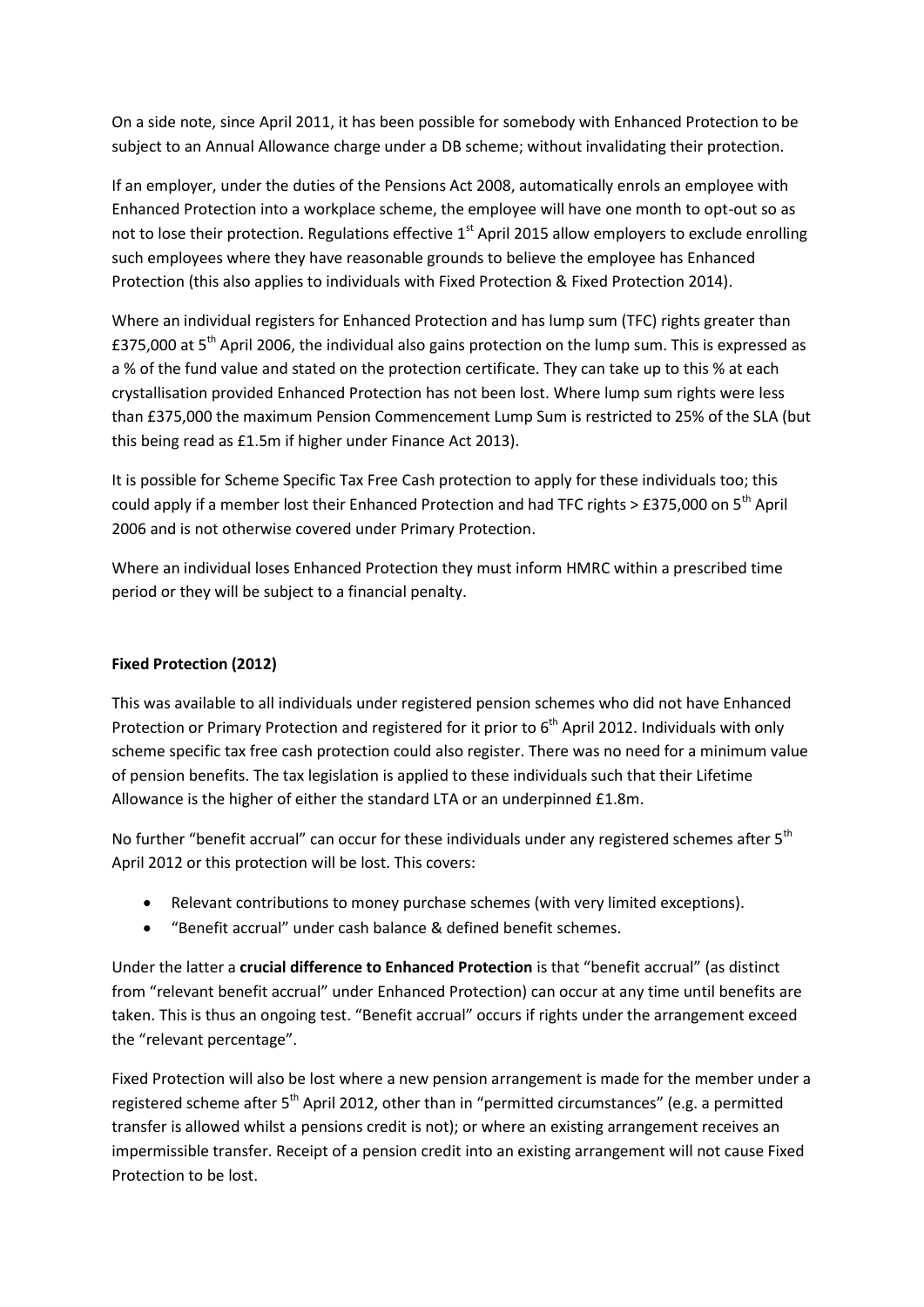Members with Fixed Protection will retain maximum lump sum rights of up to £450,000.

HMRC provide a set formula to calculate Pension Commencement Lump Sum (PCLS) where a member with Fixed Protection also benefits from scheme specific tax free cash protection (see **HMRC Protected TFC Formula** section below for full details). In broad terms, their maximum PCLS from the scheme will comprise (Money Purchase scheme):

- Protected TFC amount on  $5^{th}$  April 2006 x 1.2\*
- $\bullet$  + 25% of fund growth; after the fund value as at 5<sup>th</sup> April 2006 has been re-rated in line with the applicable LTA (1.8\*/1.5). This cannot produce a negative figure.

\*until such time LTA exceeds £1.8m

It is the member's responsibility to tell HMRC that Fixed Protection (2012) no longer applies. They must do this within prescribed time limits or they will be subject to a financial penalty.

# **Fixed Protection 2014**

This was available to all individuals under registered pension schemes who did not have Enhanced Protection, Primary Protection or Fixed Protection (2012) and registered for it prior to 6<sup>th</sup> April 2014. Individuals with only scheme specific tax free cash protection could register as could individuals with Individual Protection 2014. There was no need for a minimum value of pension benefits. The tax legislation is applied to these individuals such that their Lifetime Allowance is the higher of either the standard LTA or an underpinned £1.5m.

No further "benefit accrual" can occur for these individuals under any registered schemes after 5<sup>th</sup> April 2014 or this protection will be lost. This covers:

- Relevant contributions to money purchase schemes (with very limited exceptions)
- "Benefit accrual" under cash balance & defined benefit schemes.

As with Fixed Protection (2012), under the latter, a crucial difference to Enhanced Protection is that "benefit accrual" (as distinct from "relevant benefit accrual" under Enhanced Protection) can occur at any time until benefits are taken. This is thus an ongoing test. "Benefit accrual" occurs if rights under the arrangement exceed the "relevant percentage".

Fixed Protection 2014 will also be lost where a new pension arrangement is made for the member under a registered scheme after  $5<sup>th</sup>$  April 2014, other than in "permitted circumstances" (e.g. a permitted transfer is allowed whilst a pensions credit is not); or where an existing arrangement receives an impermissible transfer. Receipt of a pension credit into an existing arrangement will not cause Fixed Protection 2014 to be lost.

Members with Fixed Protection 2014 will retain maximum lump sum rights of up to £375,000.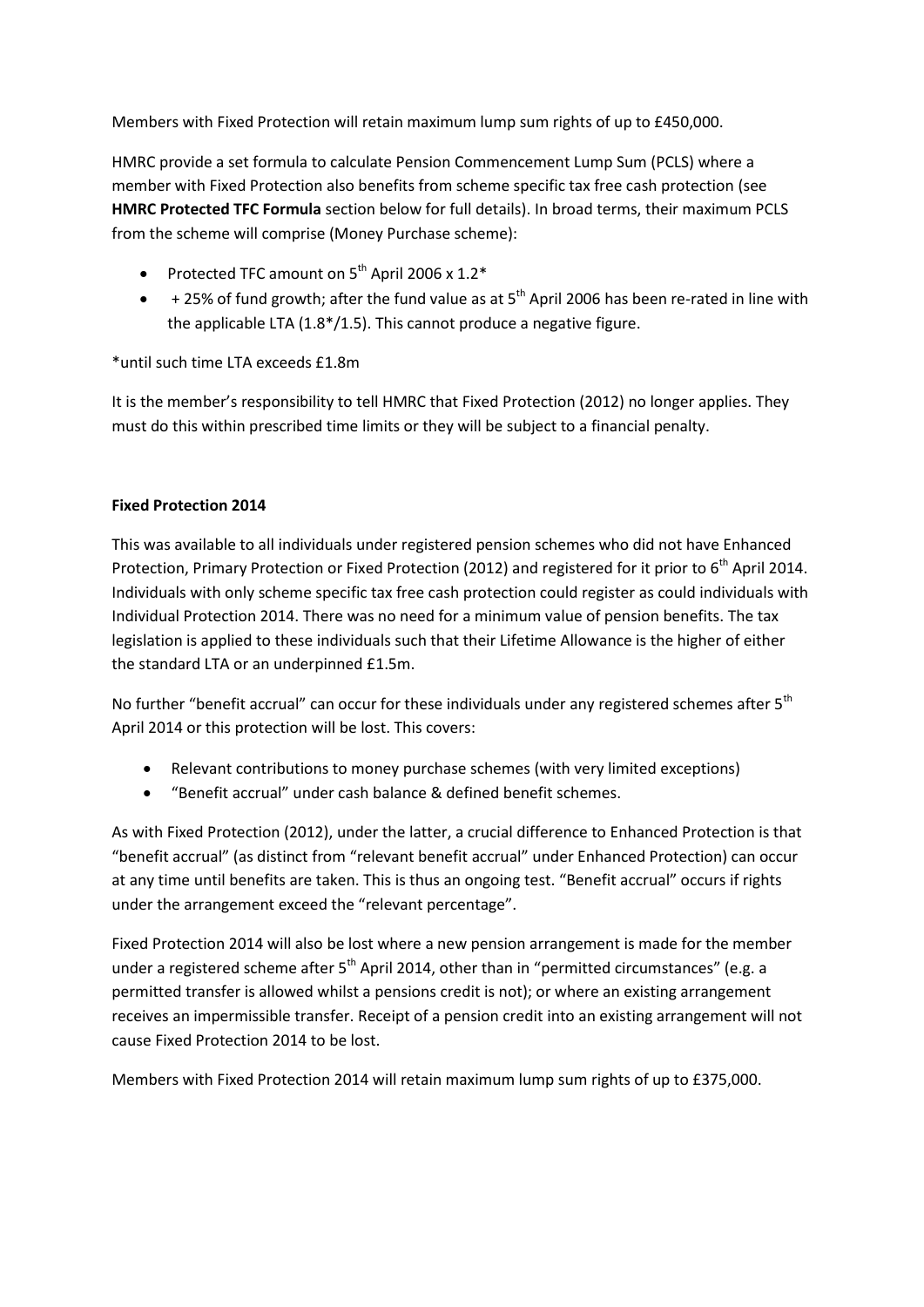HMRC provide a set formula to calculate PCLS where a member with Fixed Protection 2014 also benefits from scheme specific tax free cash protection (see **HMRC Protected TFC Formula** section below for full details). In broad terms their maximum PCLS from the scheme will comprise (Money Purchase scheme):

- Protected TFC amount on  $5^{th}$  April 2006 x 1.2\*
- $\bullet$  + 25% of fund growth; after the fund value as at 5<sup>th</sup> April 2006 has been re-rated in line with the applicable LTA (1.5\*\*/1.5). This cannot produce a negative figure.

\*until such time LTA exceeds £1.8m

\*\* Until such time LTA exceeds £1.5m

It is the member's responsibility to tell HMRC that Fixed Protection 2014 no longer applies. They must do this within prescribed time limits or they will be subject to financial penalties.

#### **Individual Protection 2014**

This form of protection is available for individuals with benefits under registered pension schemes ("relevant arrangements") valued in excess of £1.25m at  $5<sup>th</sup>$  April 2014. Where the value ("relevant amount") exceeds £1.25m the individual's protected LTA amount is set at the applicable level, subject to a cap of £1.5m. Benefits are valued along the lines of the method used for Primary Protection but with account taken of any benefits that have crystallised after 5<sup>th</sup> April 2006. The calculations under the latter can be extensive.

Applications for Individual Protection have to be made by individuals (or someone on their behalf) using HMRC's online system by 5<sup>th</sup> April 2017. If successful, a certificate will be issued by HMRC with a unique reference number and stating the amount protected. This is not issued if the individual already benefits from the more valuable Enhanced Protection, Fixed Protection (2012) or Fixed Protection 2014, but will be subsequently if they lose those protections.

Members with Primary Protection cannot apply for Individual Protection.

If the standard LTA rises above the individual's protected LTA, the individual will default back to the former. Similarly, if the member's pension rights are subject to a pension debit, then their protected LTA will be reduced accordingly, or if the debit reduces this below the level of the then standard LTA it will cease to apply. Individuals must inform HMRC of such debits within prescribed time periods or face a penalty / fine.

The member will be entitled to a PCLS of 25% of their protected LTA.

HMRC provide a set formula to calculate PCLS where a member with Individual Protection also benefits from scheme specific tax free cash protection (see **HMRC Protected TFC Formula** section below for full details). In broad terms their maximum PCLS from the scheme will comprise (Money Purchase scheme):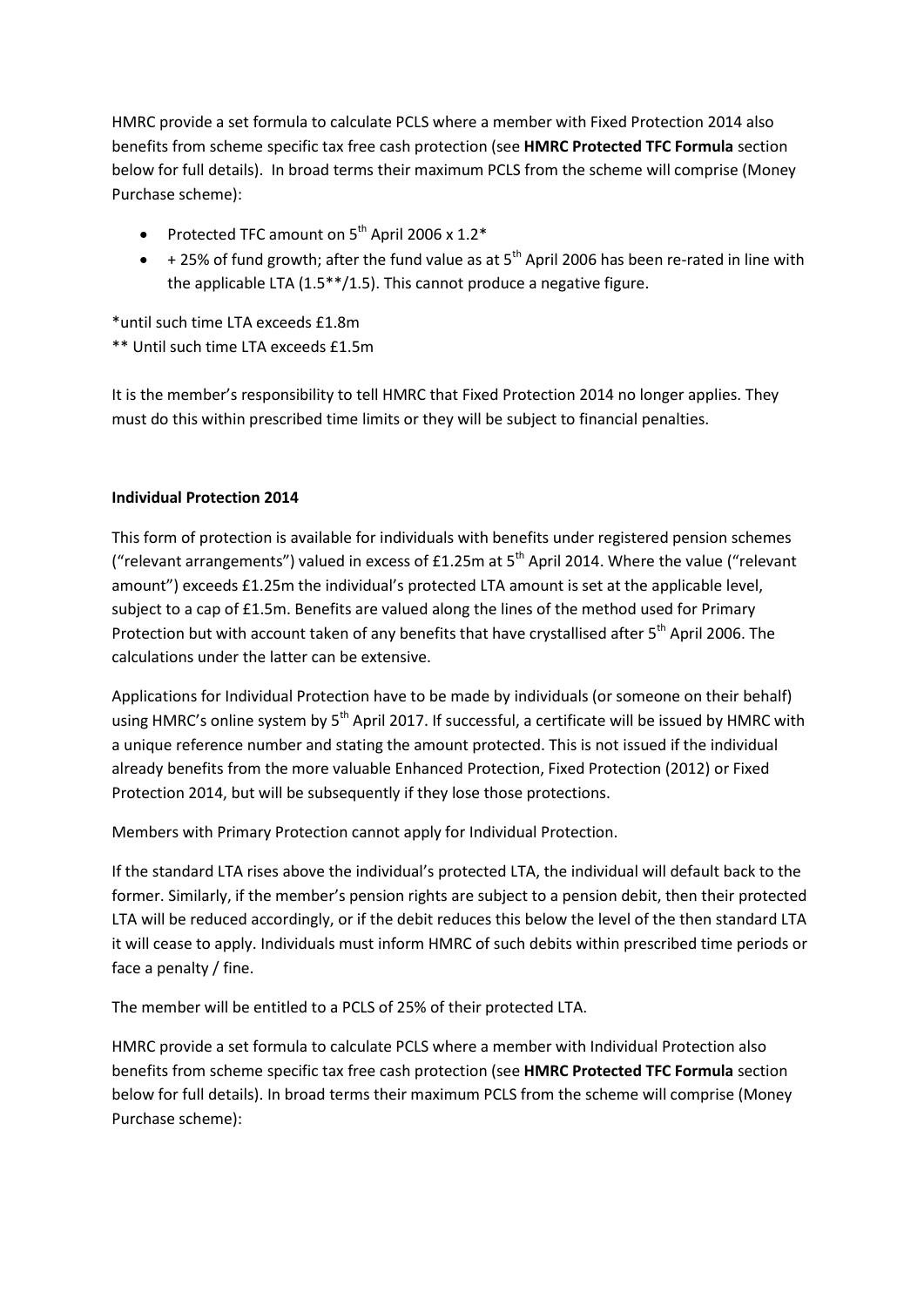- Protected TFC amount on  $5^{th}$  April 2006 x 1.2\*
- $\bullet$  + 25% of fund growth; after the fund value as at 5<sup>th</sup> April 2006 has been re-rated in line with the applicable LTA (individual's protected LTA\*\*/1.5). This cannot produce a negative figure.

\*until such time standard LTA exceeds £1.8m

\*\* Until such time standard LTA exceeds individual's protected LTA

## **A reminder on Scheme-specific Tax Free Cash Protection**

This applies to occupational scheme members who had existing lump sum rights in excess of 25% in the scheme as at 5<sup>th</sup> April 2006. It did not apply to holders of Retirement Annuity Contracts (RACs).

It does not apply to individuals with Enhanced Protection or Primary Protection who also had tax free cash protection under those provisions as it exceeded £375,000 on 5<sup>th</sup> April 2006.

Unless the transitional arrangements under Finance Act 2014 apply (this covered transfers 17/03/2014 – 05/04/2015) it is a condition that the protected TFC must be paid from the original scheme\* with all benefits arising under all arrangements at the same time.

\*or a scheme to which the member transferred under HMRC's "block transfer" rules.

HMRC has a set formula for calculating the TFC payable on drawing benefits (see **HMRC Protected TFC Formula** section below for full details). The formula since April 2012 in broad terms involves working out (Money Purchase scheme):

- Protected TFC amount on  $5^{th}$  April 2006 x 1.2\*
- $+ 25\%$  of fund growth post  $5<sup>th</sup>$  April 2006 calculated at date of crystallisation. This cannot produce a negative figure.

\*until such time standard LTA exceeds £1.8m

A partial transfer to another pension scheme will result in the loss of Scheme-specific Tax Free Cash Protection for that part paid to the receiving scheme. Scheme-specific Tax Free Cash Protection is retained for the part that remains, but the entitlement is reduced by a quarter of the amount transferred out.

In some circumstances, the whole fund (Money Purchase scheme) can be paid as a tax free lump sum, i.e. where the member was entitled to take all of their uncrystallised rights as a lump sum on 5<sup>th</sup> April 2006 and certain conditions are met. This is known as a Stand-alone Lump Sum and does not have to be connected to becoming entitled to a pension, in the same way that a Pension Commencement Lump Sum does. The right to a Stand-alone Lump Sum can be lost on transfer to another pension scheme, unless certain conditions are met.